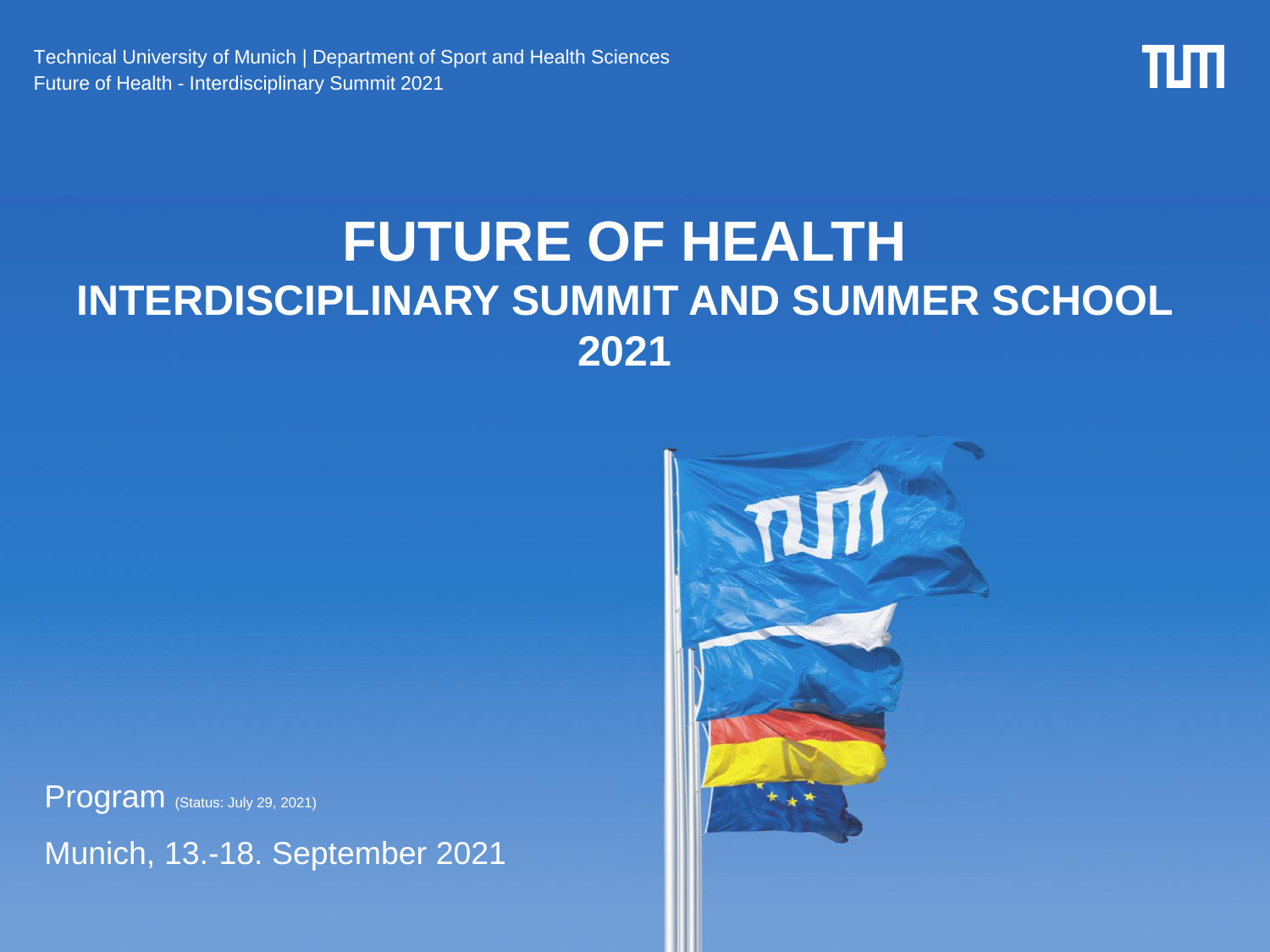### Future of Health- What will be the New Normal?

### **Health is an investment in future**.

Worldwide, triggered by the COVID 19 pandemic, there is a "deep concern that leaders are failing to invest enough resources in core health priorities and systems. This puts lives, livelihoods and economies in jeopardy. None of these issues are simple to address, but they are within reach." (WHO 2020)

The interdisciplinary summit on the "Future of Health" at TUM addresses the current health challenges and focusses on the fundamental shifts inevitable for sustainable health.

The main focus is on six topics that are driving the change in health, current questions are discussed and innovative answers are developed for the health sector:

what will be the New Normal?

1. Driving economic growth & improving quality of life & life expectancy: can we have it all?

- 2. Lessons from Covid-19 and how to prepare for the next global health challenge
- 3. What does the healthcare system of the future look like lessons from around the world
- 4. Shifting from a sickness service to a wellness system
- 5. The robot will see you now: How will technology transform healthcare systems
- 6. Leading change how to get change to stick

Department of Sport and Health Sciences | Future of Health - Interdisciplinary summit / summer school 2021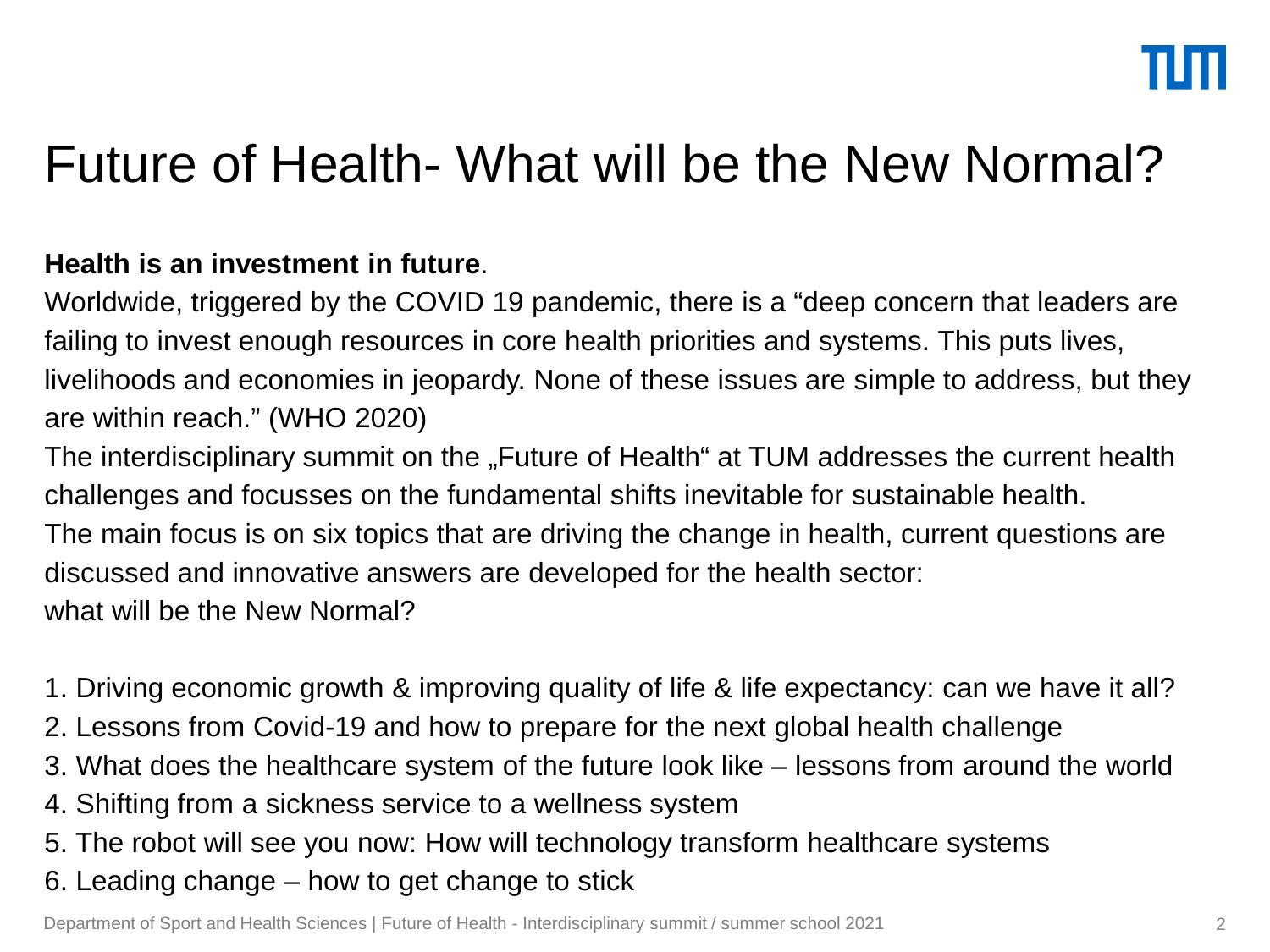## WORKSHOP LEAD



**Prof. Dr. Michael Laxy** Workshop: Healthcare Systems of the Future

Professorship of Public Health and Prevention, TUM

[https://www.sg.tum.de/en/php/team/](https://www.sg.tum.de/en/php/team/professor/) professor/



**PD Dr. med. Christian Schulz** Workshop: Healthcare Systems of the Future

Management German Climate Change and Health Alliance, KLUG

https://www.klimawandel[gesundheit.de/ueber-uns/team/](https://www.klimawandel-gesundheit.de/ueber-uns/team/)



**Prof. Dr. Elisabeth Wacker** Workshop: Global One Health

Sociology of Diversity Professor emeritus TUM

[https://www.professoren.tum.de/en/wac](https://www.professoren.tum.de/en/wacker-elisabeth) ker-elisabeth



**Prof. Dr. Claudia Peus** Workshop: Global Governance for **Health** 

Chair of Research and Science Management, Director Institute for LifeLong Learning, Senior Vice President for Talent Management and Diversity, TUM

[https://www.professors.wi.tum.de/en/rm](https://www.professors.wi.tum.de/en/rm/team/claudiapeus/) /team/claudiapeus/



**Henrike Sternberg** Workshop: Global Governance for Health

Professorship for Global Health, Chair for International Relations at the School of Governance, TUM

[https://www.hfp.tum.de/globalhealt](https://www.hfp.tum.de/globalhealth/team/henrike-sternberg/) h/team/henrike-sternberg/

**Prof. Dr. Christian Rester** Workshop: Technical Innovations and Health

Faculty of Applied Health Sciences, THD

[Technische Hochschule Deggendorf](https://th-deg.de/de/Christian-Rester-Fakult%C3%A4t%20Angewandte%20Gesundheitswissenschaften-Professor:innen-2866)  Webseite (th-deg.de)



**Prof. Dr. Tanja C. Vollmer** Workshop: Climate in Healthy Cities & Healthcare Systems of the Future

Architectural Psychology and Health at Chair of Architectural Design and **Participation** Faculty of Architecture, TUM

[https://www.ar.tum.de/aktuell/news](https://www.ar.tum.de/aktuell/news-singleview/article/tanja-vollmer-ist-gastprofessorin-fuer-architekturpsychologie/)singleview/article/tanja-vollmer-istgastprofessorin-fuerarchitekturpsychologie/



**Prof. Dr. Dr. Andrea S. Winkler** Workshop: Global One Health

TUM School of Medicine, Center for Global Health, TUM

[https://www.med.tum.de/de/prof-dr](https://www.med.tum.de/de/prof-dr-dr-andrea-s-winkler-0)dr-andrea-s-winkler-0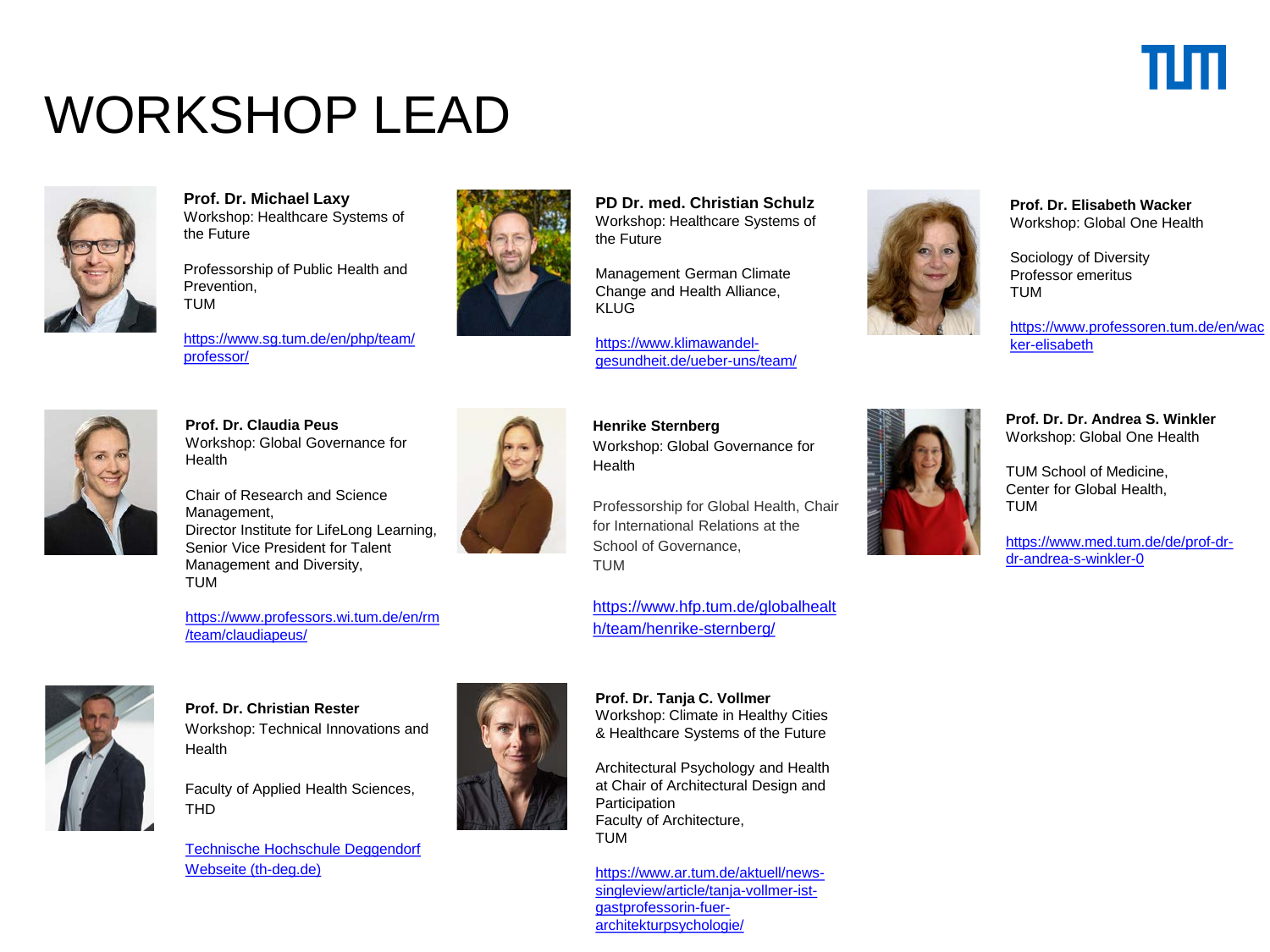## Ш

## WORKSHOP LEAD



#### **Dr. Joachim Bachner** Workshop: Climate in Healthy Cities

Postdoc at Associate Professorship of Didactics in Sport and Health, TUM

[https://www.sg.tum.de/sportdidaktik/t](https://www.sg.tum.de/sportdidaktik/team/wissenschaftliche-mitarbeiter-innen/dr-joachim-bachner/) eam/wissenschaftliche-mitarbeiterinnen/dr-joachim-bachner/



**Prof. Dr. Clarissa Prazeres da Costa** Workshop: Global One Health

Institute of Medical Microbiology, Immunology and Hygiene, Center for Global Health, TUM

[https://www.med.tum.de/en/prof-dr](https://www.med.tum.de/en/prof-dr-clarissa-prazeres-da-costa-0)clarissa-prazeres-da-costa-0

**Prof. Dr. Stefanie J. Klug** Workshop: Prevention of NCD

Chair of Epidemiology, TUM

[https://www.sg.tum.de/en/epidemiolo](https://www.sg.tum.de/en/epidemiologie/team/ordinaria/) gie/team/ordinaria/



**Prof. Dr. Robert Boushel** Workshop: Prevention of NCD

Systems Biology, Exercise & Health, The University of British Columbia

[https://kin.educ.ubc.ca/person/robe](https://kin.educ.ubc.ca/person/robert-boushel/) rt-boushel/



**Prof. Dr. Wolfgang Dorner** Workshop: Technical Innovations and Health

Geomatics, Spatiotemporal modelling, Mobile Computing, THD

[Technische Hochschule Deggendorf](https://www.th-deg.de/en/Wolfgang-Dorner-Zentrum%20f%C3%BCr%20angewandte%20Forschung-Institut%20f%C3%BCr%20angewandte%20Informatik%20-%20Technologie%20Campus%20Freyung-1829) Webseite (th-deg.de)

**Prof. Dr. Tim Büthe** Workshop: Global Governance for **Health** 

Senior Fellow, Kenan Institute for Ethics, Duke University Dean of Research, TUM School of Governance, Chair for International Relations, TUM [https://www.professoren.tum.de/bueth](https://www.professoren.tum.de/buethe-tim) e-tim



**Prof. Dr. Sebastian Goerg** Workshop: Prevention of NCD

Professorship Economics, TUM

[https://eco.cs.tum.de/team/sebastian](https://eco.cs.tum.de/team/sebastian-goerg/?lang=en) -goerg/?lang=en



**Prof. Dr. Horst Kunhardt** Workshop: Technical Innovations and Health

Vice President Health Sciences Campus Mangement ECRI Campus management european campus Rottal Inn, THD

[Technische Hochschule Deggendorf](https://www.th-deg.de/de/Horst-Kunhardt-Hochschulleitung-2325)  Webseite (th-deg.de)

**Prof. Dr. Michael Koehle** Workshop: Prevention of NCD

Systems Biology, Exercise & Health, The University of British Columbia

[https://kin.educ.ubc.ca/person/mich](https://kin.educ.ubc.ca/person/michael-koehle/) ael-koehle/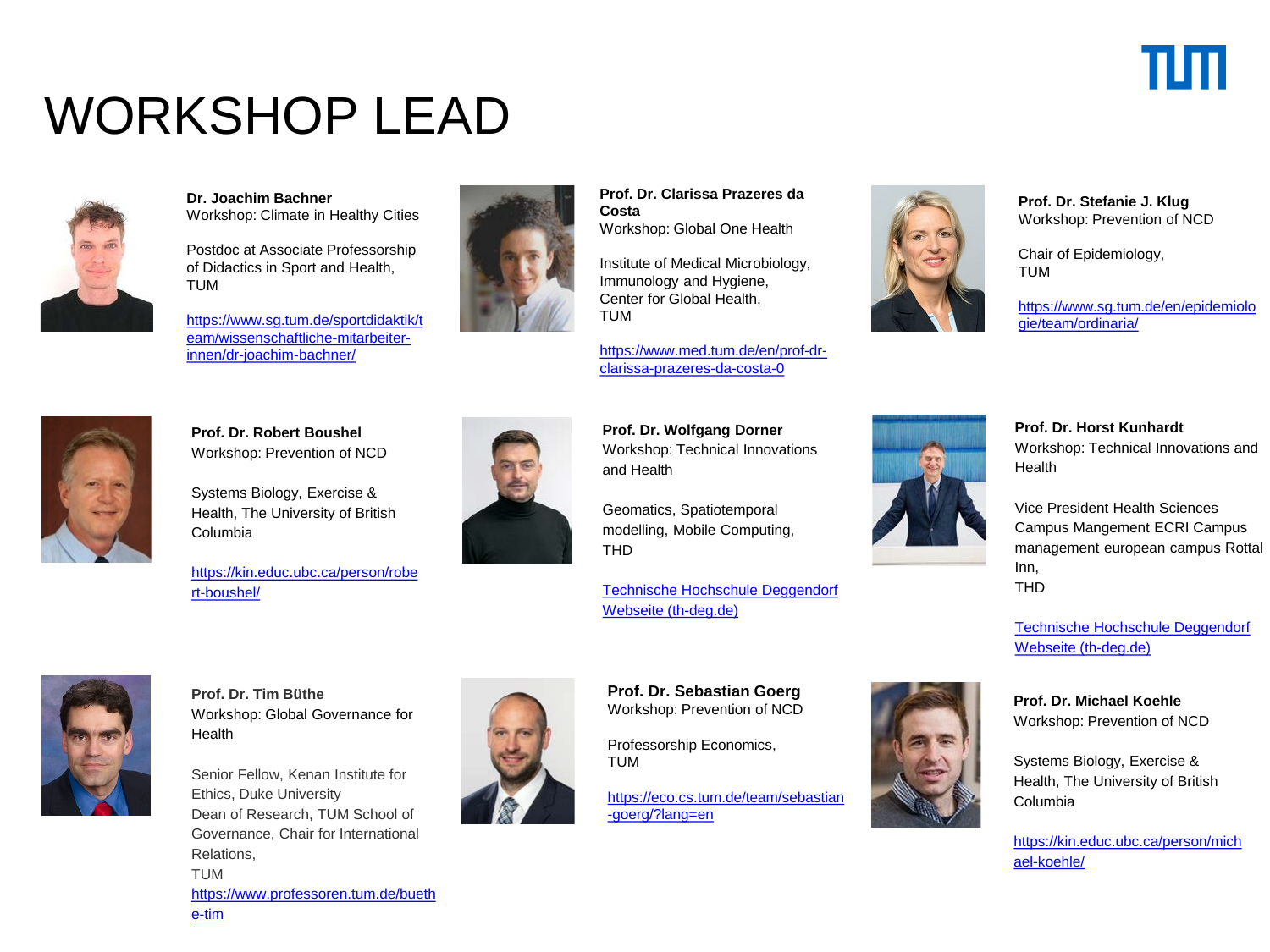# шп

## LECTURERS



#### **Noubar Afeyan**

Founder & CEO Flagship Pioneering Chairman Moderna, Lecturer at MIT & Harvard

[https://www.flagshippioneering.com/](https://www.flagshippioneering.com/people/noubar-afeyan) people/noubar-afeyan



#### **André Andonian**

Chairman Japan and Managing Partner Korea, Senior Partner McKinsey & Company

[https://www.mckinsey.de/our](https://www.mckinsey.de/our-people/andre-andonian)people/andre-andonian



#### **Oscar Boldt-Christmas**

Lead for Healthcare in Europe, Senior Partner, Göteborg McKinsey & Company

[https://www.mckinsey.com/our](https://www.mckinsey.com/our-people/oscar-boldt-christmas)people/oscar-boldt-christmas



#### **Sirma Boshnakova**

Chief Executive Officer, Allianz Partners

https://www.allianzpartners.com/en\_US/who-we[are/board-of-management.html](https://www.allianz-partners.com/en_US/who-we-are/board-of-management.html)







### **Penny Dash**

darzi

e-tim

Senior Partner McKinsey & Company

**Prof. The Lord Ara Darzi**

**Prof. Dr. Tim Büthe**

Ethics, Duke University

Relations, TUM

Imperial College London

Co-Director of the Institute of Global Health Innovation, Chair of Surgery,

Senior Fellow, Kenan Institute for

Dean of Research, TUM School of Governance, Chair for International

[https://www.professoren.tum.de/bueth](https://www.professoren.tum.de/buethe-tim)

[https://www.imperial.ac.uk/people/a.](https://www.imperial.ac.uk/people/a.darzi)

[https://www.mckinsey.com/our](https://www.mckinsey.com/our-people/penny-dash)people/penny-dash

#### **Prof. Dr. Gunther Friedl**

Dean TUM School of Management, Chair of Management Accounting, TUM

[https://www.professoren.tum.de/en/frie](https://www.professoren.tum.de/en/friedl-gunther) dl-gunther



#### **Tania Holt**

Senior Partner, London McKinsey & Company

[https://www.mckinsey.com/our](https://www.mckinsey.com/our-people/tania-holt)people/tania-holt

#### **Prof. Dr. Klaus Lieb**

Scientific Director of the Leibniz Institute for Resilience Research, Director of the Department of Psychiatry and Psychotherapy, University Medical Center Mainz

[https://lir-mainz.de/mitarbeiter/klaus](https://lir-mainz.de/mitarbeiter/klaus-lieb)lieb

#### **Prof. Dr. Rolf Moeckel**

Professorship for Modeling Spatial Mobility, TUM

[https://www.bgu.tum.de/en/msm/tea](https://www.bgu.tum.de/en/msm/team/rm/) m/rm/

#### **Prof. Dr. Renate Oberhoffer-Fritz**

Dean of the Faculty of Sport and Health Sciences, Chair of Preventive Pediatrics, TUM

[https://www.sg.tum.de/praeventive](https://www.sg.tum.de/praeventive-paediatrie/team/ordinaria/)paediatrie/team/ordinaria/



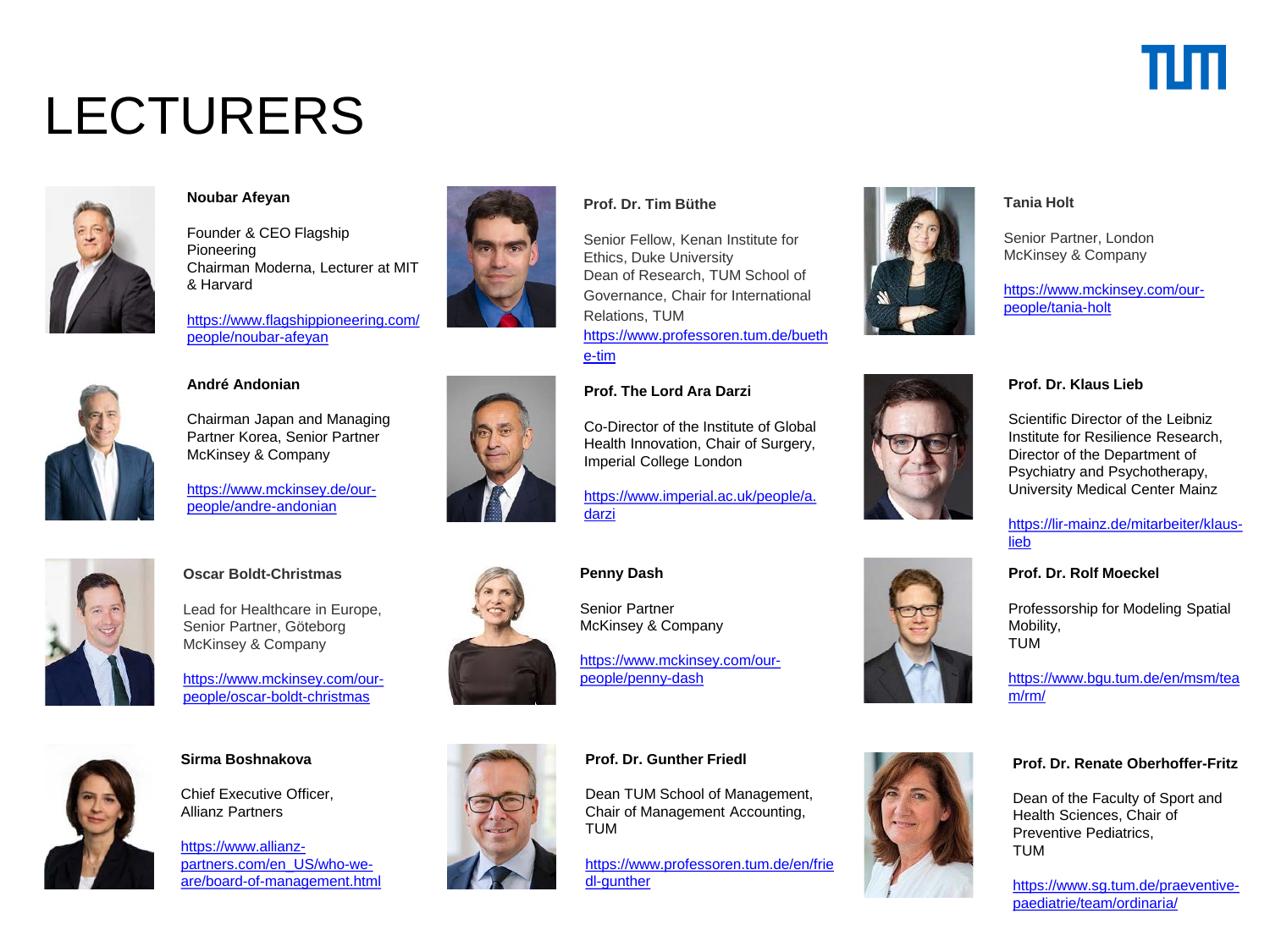## TIM

# LECTURERS



### **Vincent Roche**

President and Chief Executive Officer at Analog Devices

https://www.analog.com/en/about[adi/corporate-information/executive](https://www.analog.com/en/about-adi/corporate-information/executive-team/vincent-roche.html)team/vincent-roche.html#



### **Prof. Dr. Leonie Sundmacher**

Chair of Health Economics, TUM

[https://www.sg.tum.de/chec/team/pr](https://www.sg.tum.de/chec/team/professorin/) ofessorin/



#### **Masaya Watanabe**

COO of H.U.Group -Healthcare for You, former CEO of Hitachi Healthcare, Chairman of Japan Federation of Medical Devices Association

[https://www.hugp.com/en/company/e](https://www.hugp.com/en/company/executive15.html) xecutive15.html



#### **Prof. Dr. Eckehard Steinbach**

Chair of Media Technology, TUM

[https://www.ei.tum.de/en/lmt/team/st](https://www.ei.tum.de/en/lmt/team/staff/steinbach-eckehard/) aff/steinbach-eckehard/



#### **Prof. Dr. Heidrun Thaiss**

Honorary professorship TUM, former head of BZgA

https://www.uni[muenster.de/Hochschulrat/en/thaiss.ht](https://www.uni-muenster.de/Hochschulrat/en/thaiss.html) ml



### **Prof. Dr. Janina Steinert**

Professorship Global Health, School of Governance, TUM

[https://www.professoren.tum.de/](https://www.professoren.tum.de/steinert-janina) steinert-janina



#### **Daniel Vasella**

Hon. Chairman at Novartis

[https://de.wikipedia.org/wiki/Daniel\\_](https://de.wikipedia.org/wiki/Daniel_Vasella) Vasella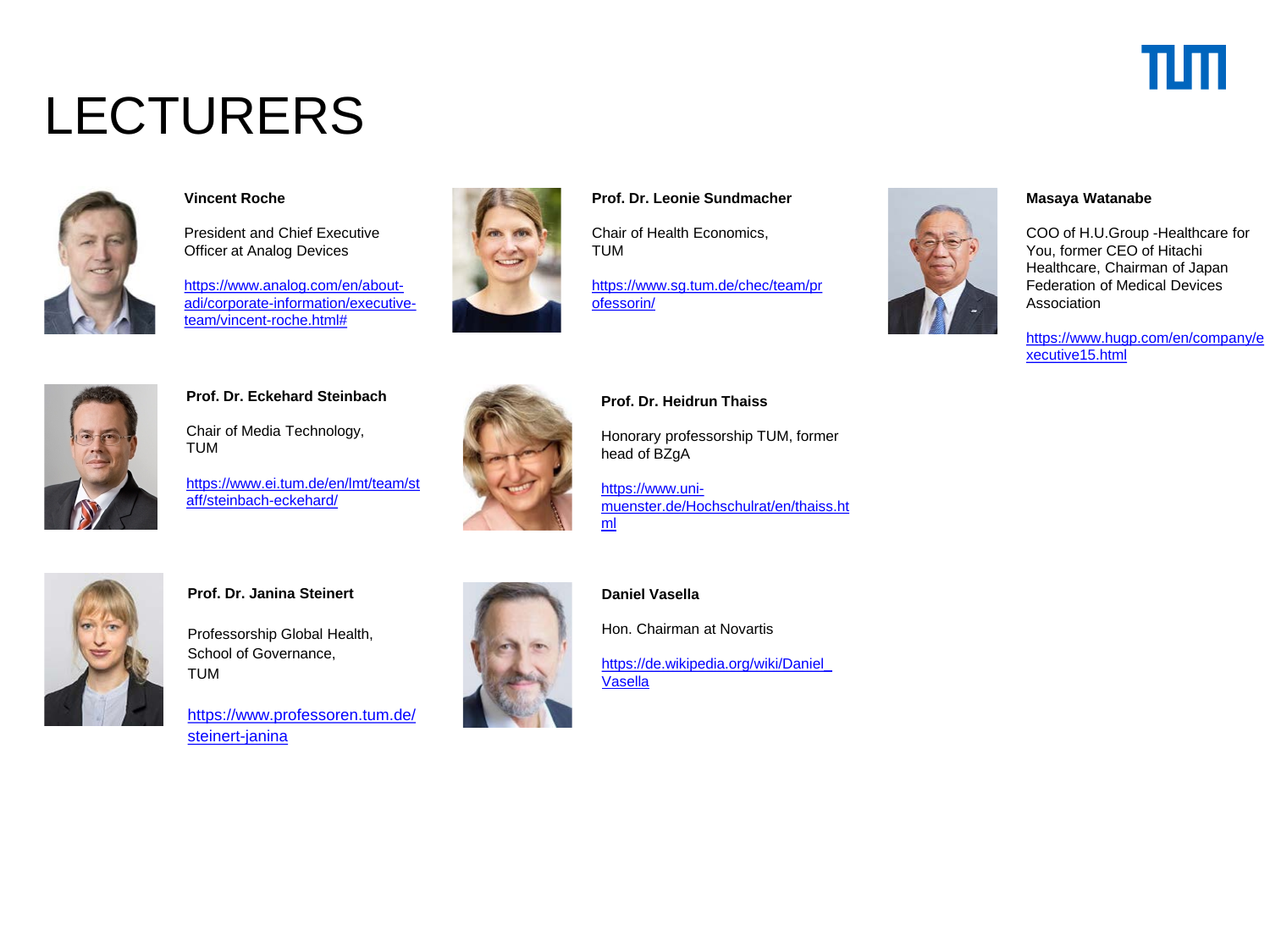### Further Information

### COVID-19:

Due to the still tense infection situation worldwide, the event will be offered as a hybrid. Participation in the all-day summer school (keynotes + panel discussion + workshops) is planned in person, while participation in the lectures and discussions during the summit takes place via zoom.

### COVID-19 Policy:

For us, the Faculty of Sport and Health Sciences, the health and safety of our participants and lecturers comes first. The interdisciplinary summer school "Future of Health" is planned as a hybrid event. Due to the current infection situation, some of the international keynote speakers will hold their lectures and the subsequent discussions using video conferencing software. The participants of the summer school will take part on site in Munich, whereby we will strictly adhere to the hygiene requirements of the TUM ([https://www.tum.de/en/about-tum/news/coronavirus/\)](https://www.tum.de/en/about-tum/news/coronavirus/).

We are constantly tracking the trend of COVID-19 and will take all the necessary measures to ensure the utmost safeguard of our participants and lecturers. If COVID-19 will not allow us to host the interdisciplinary summer school in Munich, we will offer it online during the same time period.